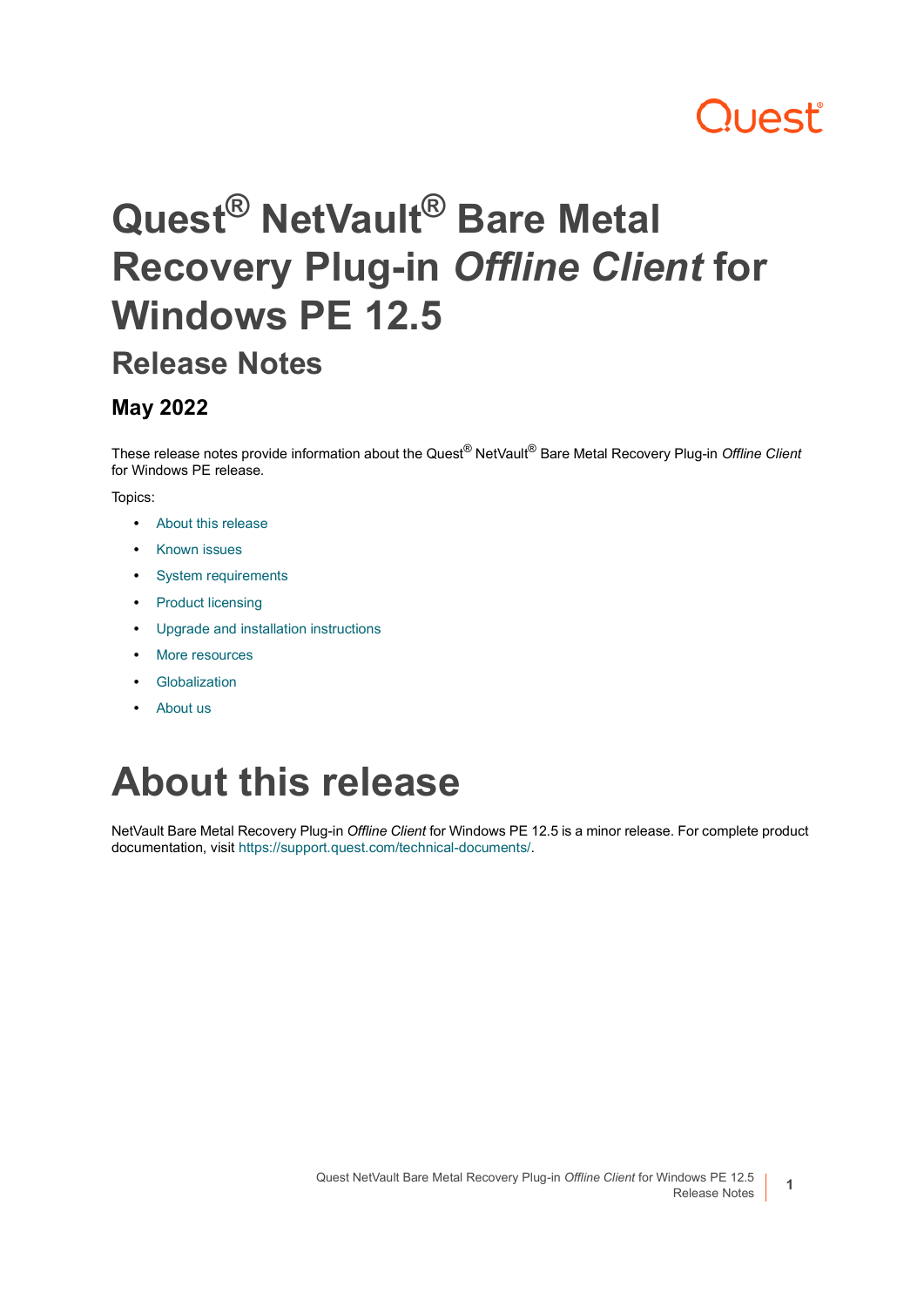# <span id="page-1-2"></span>**Known issues**

The following is a list of issues, including issues attributed to third-party products, known to exist at the time of release.

**Table 1. General known issues**

| Known issue                                                                                                                                                                                                                                                                                                                                                                                                                                                                                                                                                                                                                                                                                        | <b>Issue ID</b>                                |
|----------------------------------------------------------------------------------------------------------------------------------------------------------------------------------------------------------------------------------------------------------------------------------------------------------------------------------------------------------------------------------------------------------------------------------------------------------------------------------------------------------------------------------------------------------------------------------------------------------------------------------------------------------------------------------------------------|------------------------------------------------|
| Backing up Dynamic Disks is only supported through Disk Raw Mode.                                                                                                                                                                                                                                                                                                                                                                                                                                                                                                                                                                                                                                  | <b>DNBMR-688</b><br>(17966,<br><b>VDG-252)</b> |
| Restoring a GPT partition table to a larger disk results in a new partition that is the same<br>size as the original: When a DR image is taken, the partition table is stored with it. At restore<br>time, this partition is written to the new target disk and re-creates the original disk. If you restore<br>to a disk that is larger than the original, the disk is partitioned to match the original size, which<br>can result in unused disk space. For example, if you restore a 100GB image to a 200GB disk, it<br>is partitioned for 100GB and leaves the extra space unused. You can use third-party partitioning<br>tools, such as GNU Parted or PartitionMagic, to correct this issue. | DNBMR-689<br>(17967,<br><b>VDG-253)</b>        |
| Using the plug-in with NetVault Bare Metal Recovery Plug-in Offline Client for Windows<br>PE 10.x: To complete a restore job in which the target contains a Unified Extensible Firmware<br>Interface (UEFI) partition, use a blank disk. Windows PE does not include a tool that can be<br>used to unmount the UEFI partition so that it can be overwritten during the restore; this issue<br>causes restores to fail.                                                                                                                                                                                                                                                                             | DNBMR-958<br>(26597)                           |
| <b>Workaround:</b> Use NetVault Bare Metal Recovery Plug-in Offline Client for Windows PE 11.x or<br>later.                                                                                                                                                                                                                                                                                                                                                                                                                                                                                                                                                                                        |                                                |
| Performing restores of Raw format disks does not work.                                                                                                                                                                                                                                                                                                                                                                                                                                                                                                                                                                                                                                             | <b>DNBMR-1205</b>                              |
| <b>Workaround:</b> Use <b>diskpart.exe</b> to render the disk blank before beginning the restore and<br>recovery process.                                                                                                                                                                                                                                                                                                                                                                                                                                                                                                                                                                          |                                                |

# <span id="page-1-0"></span>**System requirements**

Before installing NetVault Bare Metal Recovery Plug-in *Offline Client* for Windows PE 12.5, ensure that your system meets the requirements outlined in the *Quest NetVault Backup Compatibility Guide* available at <https://support.quest.com/technical-documents/>.

## **Upgrade and compatibility**

For complete supported-platform information, see the *Quest NetVault Backup Compatibility Guide*.

# <span id="page-1-1"></span>**Product licensing**

To obtain the license key for your NetVault Backup Server environment, determine the NetVault Machine ID of your main NetVault Backup Server. Also identify the machine IDs of any clients running application plug-ins, such as Oracle, MySQL, PostgreSQL, SQL Server, and Exchange.

You can use the NetVault Configuration Wizard to install the product license keys. Alternatively, you can install the license keys from the Manage Clients page.

**•** [Obtaining a machine ID](#page-2-1)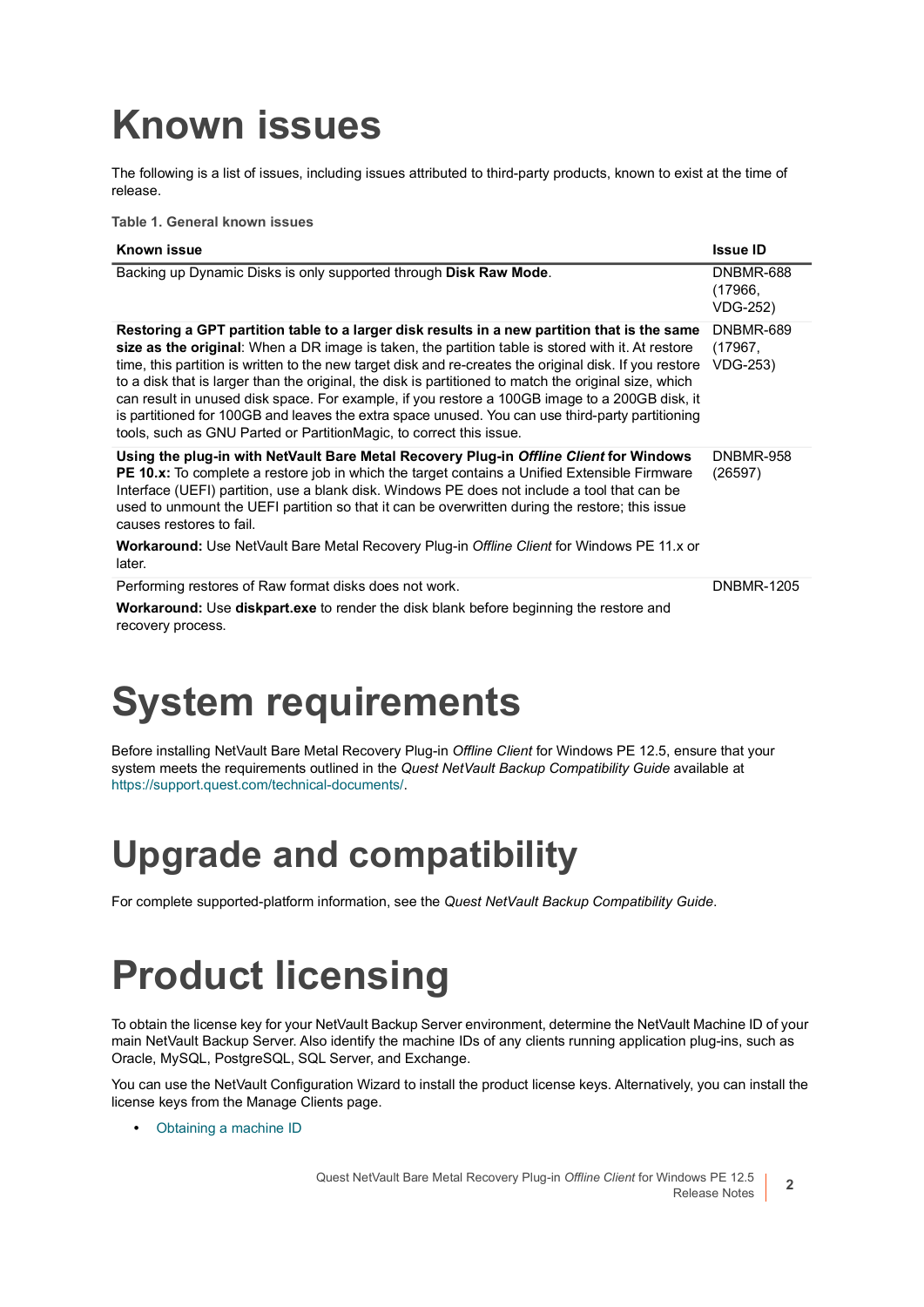- **•** [Installing a license key using the configuration wizard](#page-2-2)
- **•** [Installing a license key from the Manage Clients page](#page-2-3)

### <span id="page-2-1"></span>**Obtaining a machine ID**

- 1 Start the NetVault Backup WebUI.
- 2 In the Navigation pane, click **Manage Clients**.
- 3 In the **NetVault Backup Clients** list, select the applicable machine, and click **Manage**.
- 4 On the **View Client** page, note the machine ID exactly as it is displayed in the **Client Summary** table.

## <span id="page-2-2"></span>**Installing a license key using the configuration wizard**

- 1 In the Navigation pane, click **Guided Configuration**.
- 2 On the **NetVault Configuration Wizard** page, click **Install Licenses**.
- 3 In the **NetVault Backup Clients** list, select the applicable machine, and click **Next**.
- 4 In the **Enter the license key string** box, type or copy and paste the license key, and click **Apply**. After the key is applied successfully, a message is displayed.

### <span id="page-2-3"></span>**Installing a license key from the Manage Clients page**

- 1 In the Navigation pane, click **Manage Clients**.
- 2 In the **NetVault Backup Clients** list, select the applicable machine, and click **Manage**.
- 3 On the **View Client** page, click **Install License**.
- 4 In the **Install License** dialog box, type or copy and paste the license key, and click **Apply**. After the key is applied successfully, a message is displayed.
- 5 To dismiss the dialog box, click **Close**.

# <span id="page-2-0"></span>**Upgrade and installation instructions**

For upgrade and installation instructions, see the *Quest NetVault Bare Metal Recovery User's Guide*.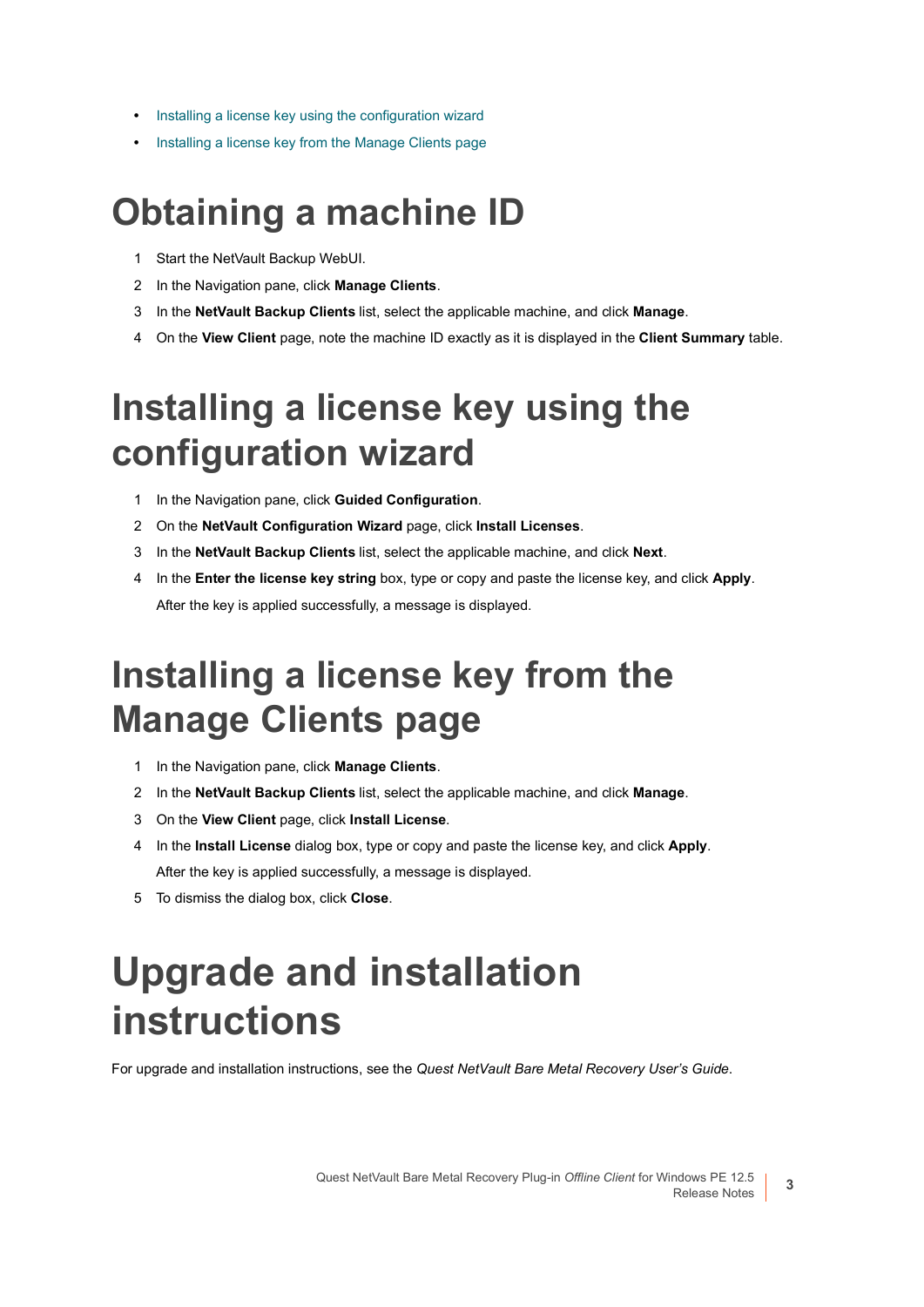## <span id="page-3-0"></span>**More resources**

Additional information is available from the following:

- **•** [Online product documentation](https://support.quest.com/technical-documents/)
- **•** [NetVault community](https://www.quest.com/community/products/netvault/)

# <span id="page-3-1"></span>**Globalization**

This section contains information about installing and operating this product in non-English configurations, such as those needed by customers outside of North America. This section does not replace the materials about supported platforms and configurations found elsewhere in the product documentation.

This release supports any single-byte or multi-byte character set. It supports simultaneous operation with multilingual data. This release is targeted to support operations in the following regions: North America, Western Europe and Latin America, Central and Eastern Europe, Far-East Asia, Japan.

The release is localized to the following languages: Chinese (Simplified), French, German, Japanese, Korean.

# <span id="page-3-2"></span>**About us**

Quest provides software solutions for the rapidly-changing world of enterprise IT. We help simplify the challenges caused by data explosion, cloud expansion, hybrid datacenters, security threats, and regulatory requirements. We are a global provider to 130,000 companies across 100 countries, including 95% of the Fortune 500 and 90% of the Global 1000. Since 1987, we have built a portfolio of solutions that now includes database management, data protection, identity and access management, Microsoft platform management, and unified endpoint management. With Quest, organizations spend less time on IT administration and more time on business innovation. For more information, visit [www.quest.com](https://www.quest.com/company/contact-us.aspx).

### **Technical support resources**

Technical support is available to Quest customers with a valid maintenance contract and customers who have trial versions. You can access the Quest Support Portal at [https://support.quest.com.](https://support.quest.com)

The Support Portal provides self-help tools you can use to solve problems quickly and independently, 24 hours a day, 365 days a year. The Support Portal enables you to:

- **•** Submit and manage a Service Request.
- **•** View Knowledge Base articles.
- **•** Sign up for product notifications.
- **•** Download software and technical documentation.
- **•** View how-to-videos.
- **•** Engage in community discussions.
- **•** Chat with support engineers online.
- **•** View services to assist you with your product.